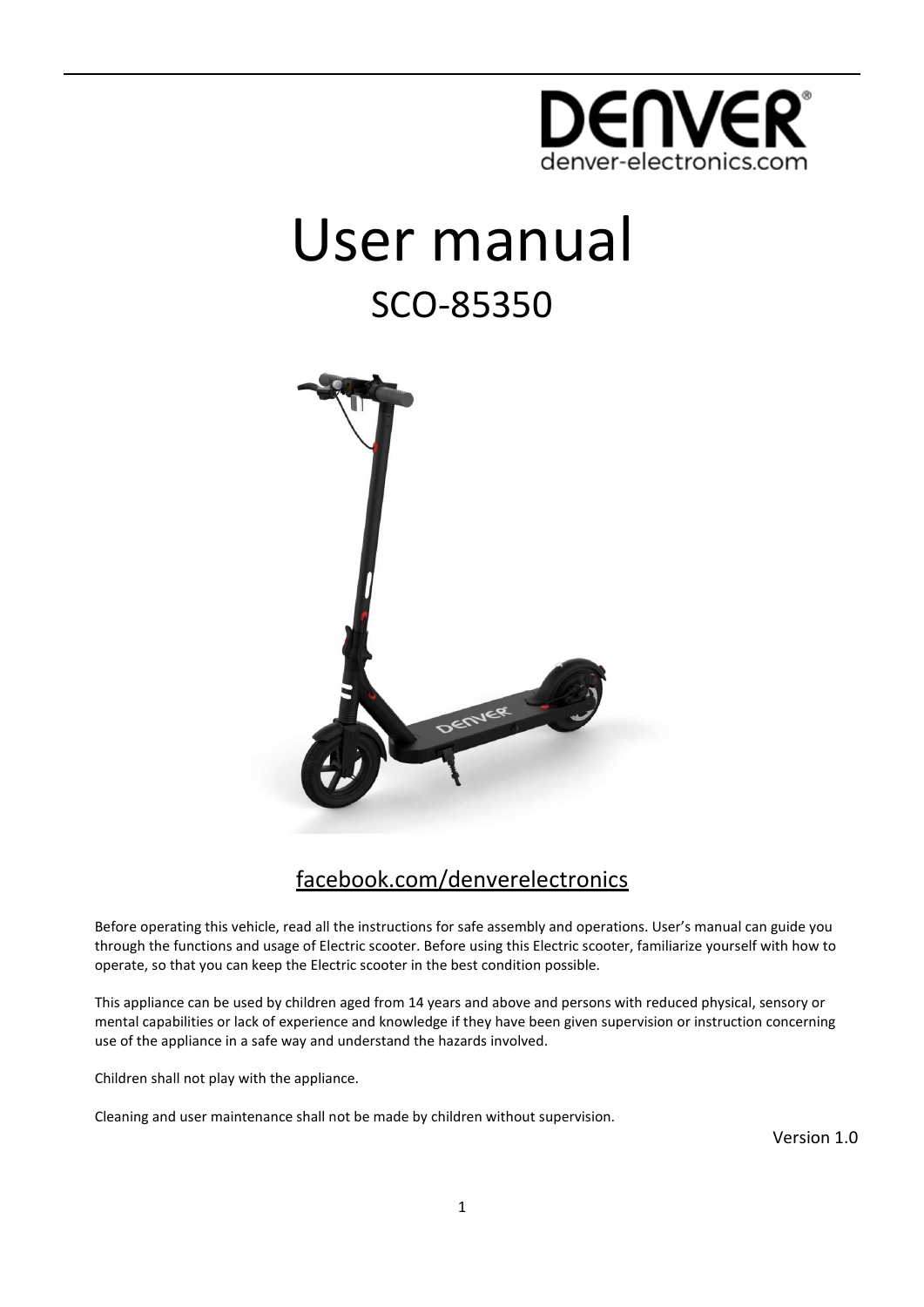### **Table of Contents**

| $\overline{2}$ |  |
|----------------|--|
| 3              |  |
| 4              |  |
| 5              |  |
| 6              |  |
| 7 <sup>7</sup> |  |
| 8              |  |
| 9              |  |
|                |  |
|                |  |
|                |  |
|                |  |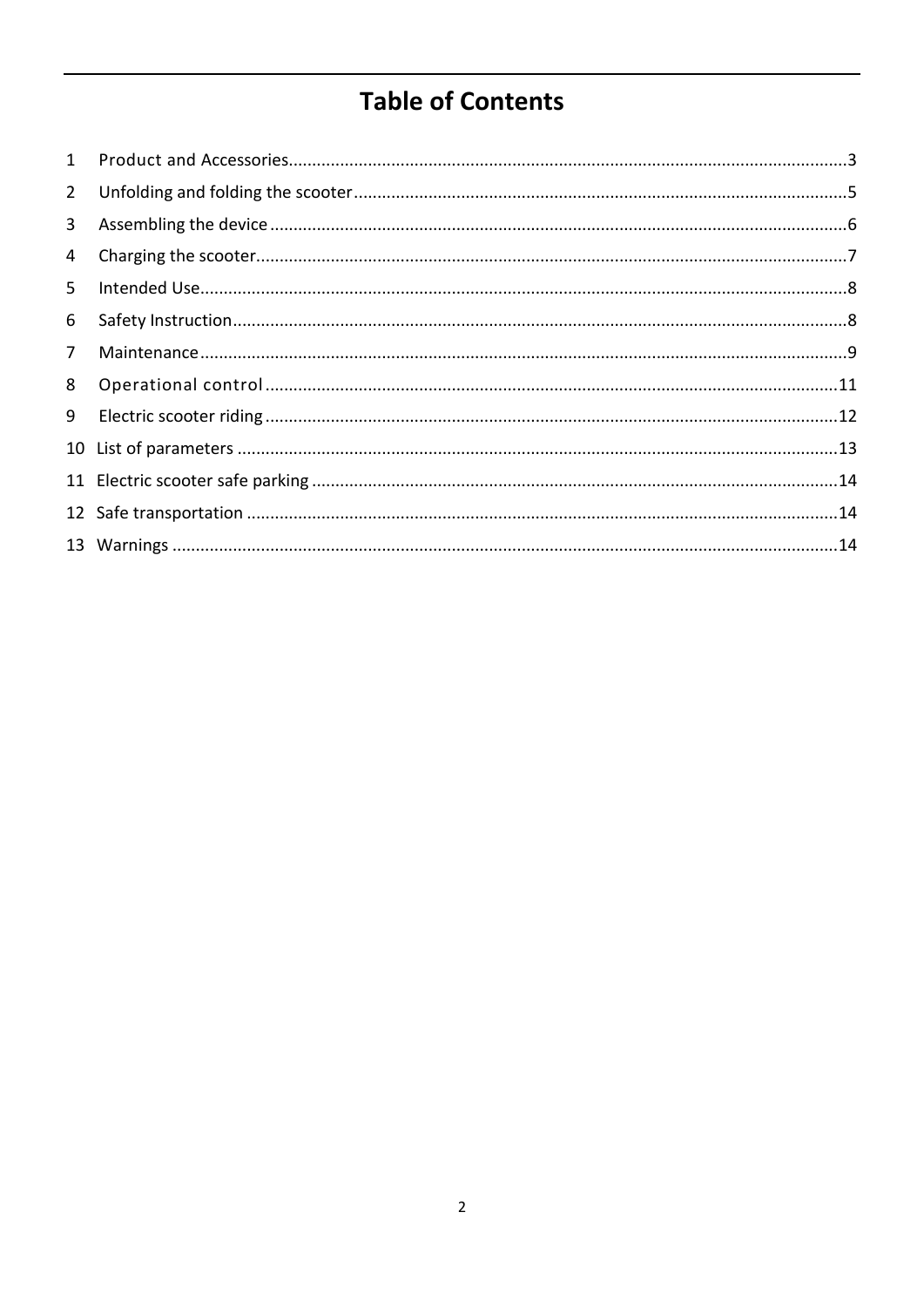# **1 Product and Accessories**

### **Important!**

This electric scooter must be charged and stored in a safe way.

For safety reason and protect battery life, never charge the electric scooter in temperatures below 5 °C or above 45 °C. Equally, always disconnect the electric scooter with the power cable once fully charged. Always use the supplied power adapter to charge the electric scooter.

Make sure that all screws are properly tightened to avoid unsafe situations.

### A WARNING

• Please make sure to check that the steering system is correctly adjusted and that all connection components are firmly secured and not broken before riding, refer to handlebar assembly and safety instruction.

- Please read operation guide and warnings of correct techniques for use and braking
- Always wear shoes.
- When self-locking nuts and other self-locking fixings may lose their effectiveness.

• All parts and materials of electric scooter cannot be changed, modifications are not allowed.



#### **1. Product and Accessories**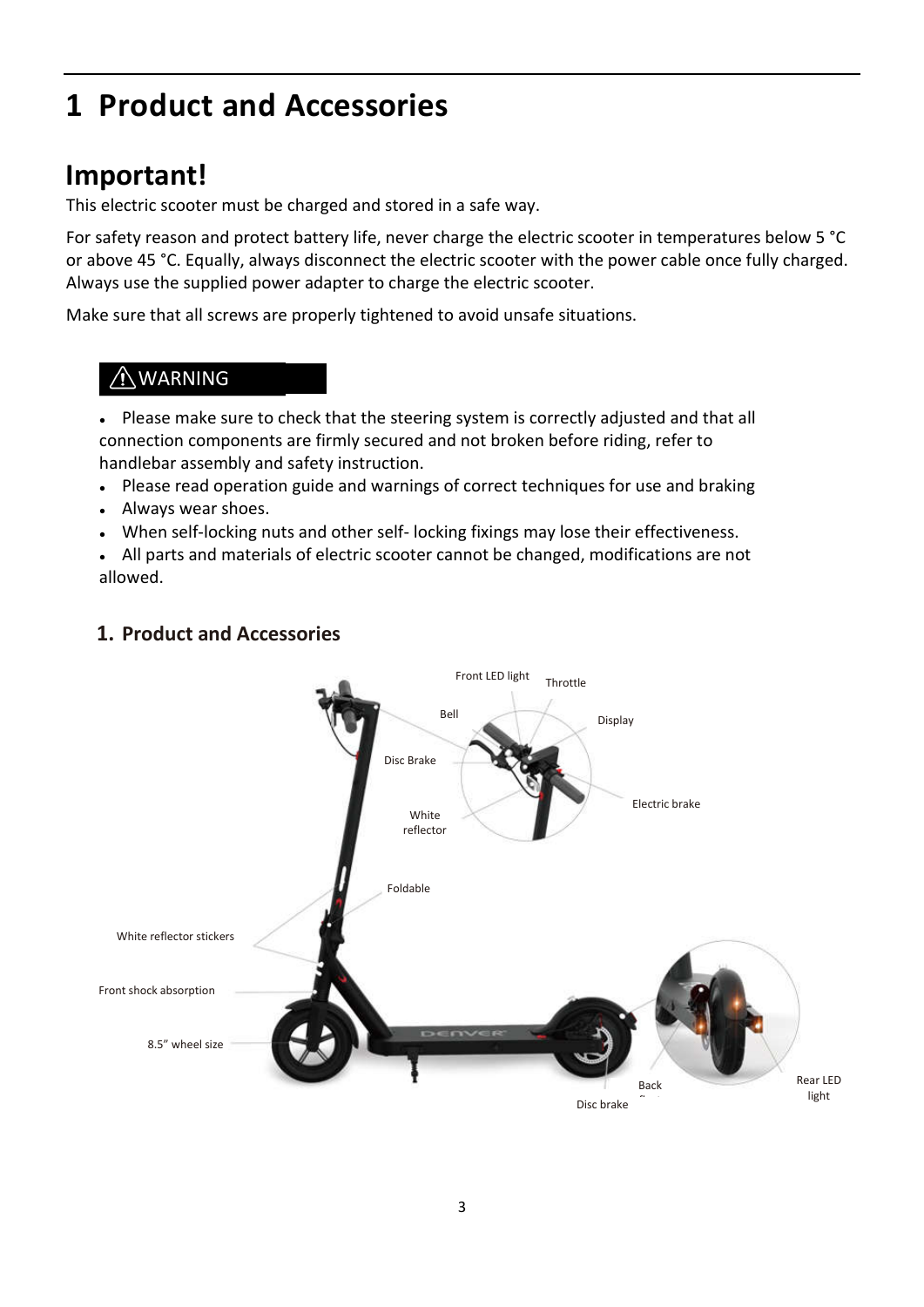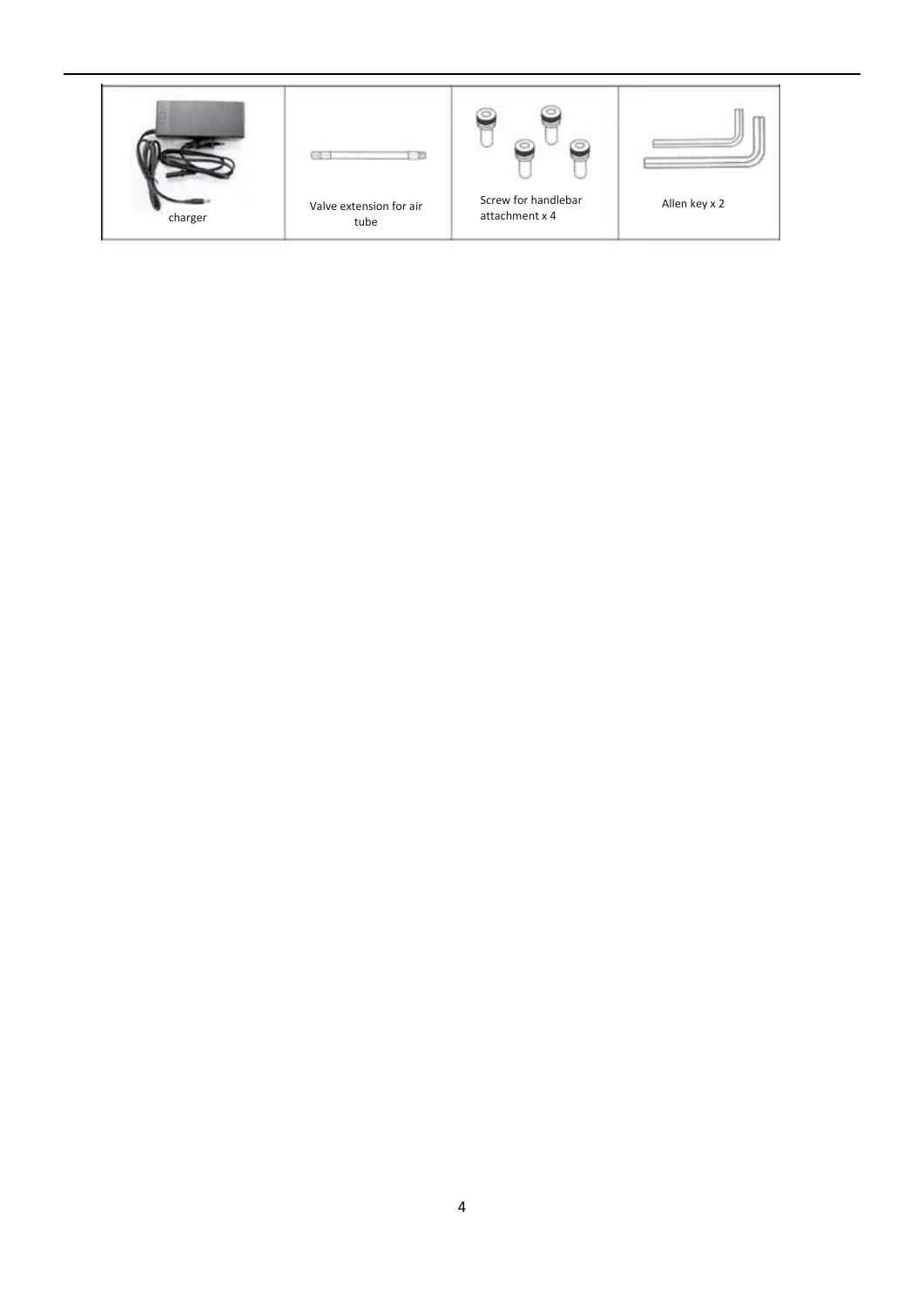# **2 Unfolding and folding the scooter**

### **Unfolding the scooter**

1) Place the electric scooter on its wheels like below. Unlock the hook on the handlebar.







- 2) Pull up the handle in a gentle way. Raise the handle slowly. Close the lock lever located on the lower part of the handlebar support tube.
- 3) The electric scooter is unfolded as soon as you hear the rod clicks into place.





### **Folding the scooter**

- 1. Release the release lever located on the lower part of the support tube of the handlebars.
- 2. Fully open the release lever.
- 3. Open the scooter by accompanying the handlebar tube downwards.
- 4. Hook the folded tube onto the appropriate support.





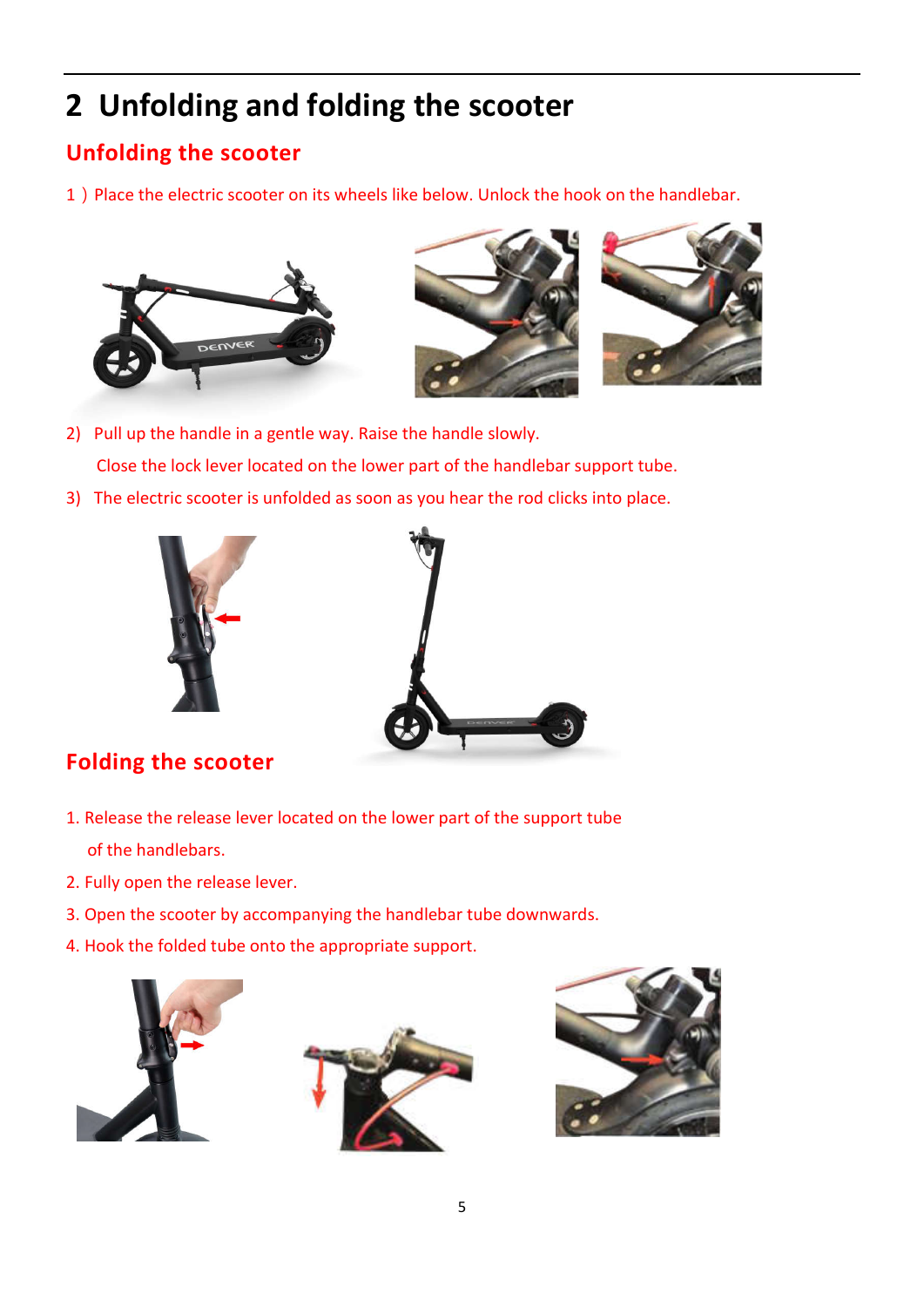### **3 Assembling the device**

Before using the scooter it is necessary to install the handlebar on the frame main vehicle.

1). Insert the handlebar into the vehicle frame.



2). After matching the holes in the handlebar with those of the frame, insert the screws and tighten them well; repeat the operation also in the side opposite of the handlebar inserting a total of 4 screws.

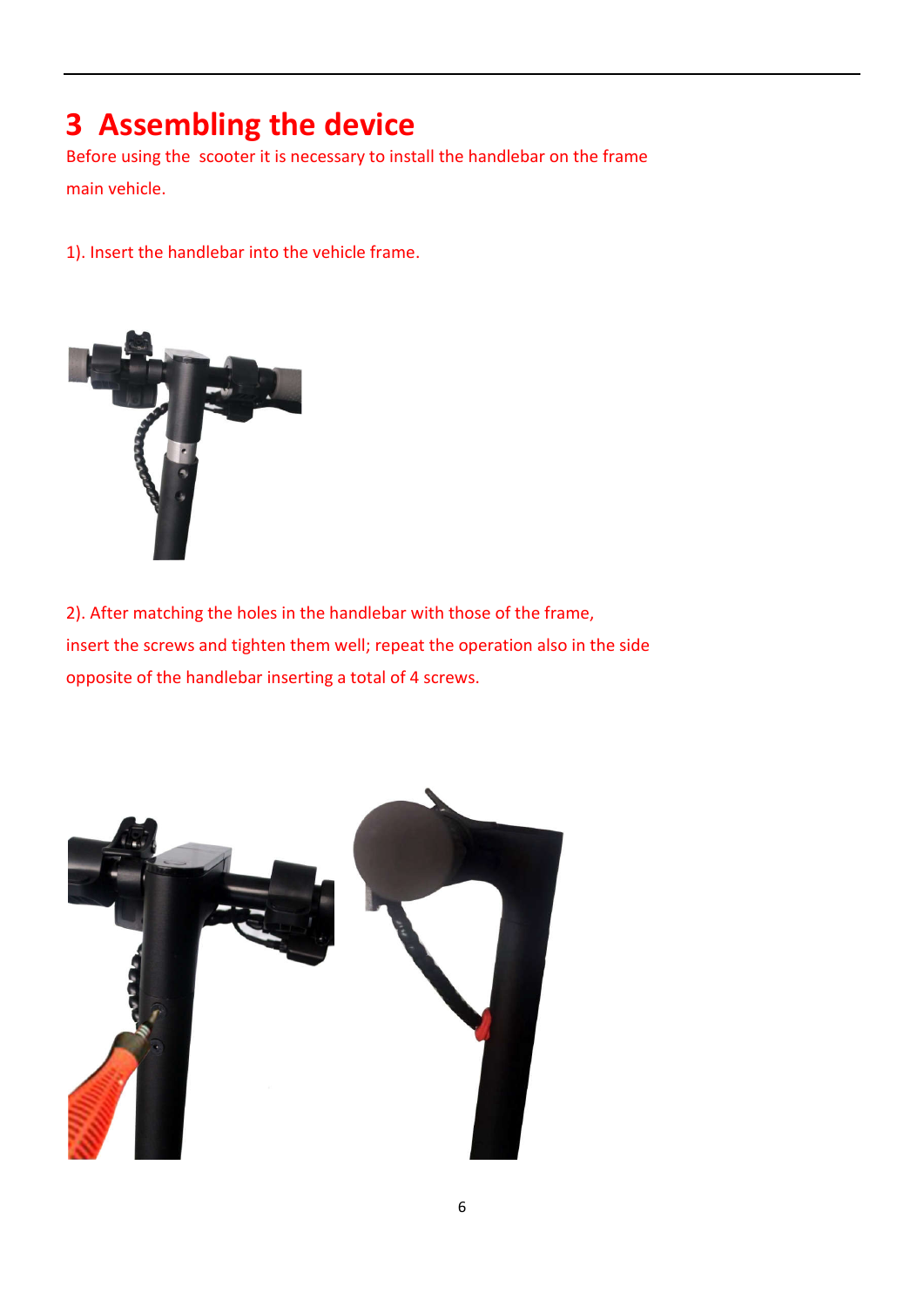# **<sup>4</sup> Charging the scooter**

Connect the supplied power adapter to the charging port of the electric scooter.



### Charging port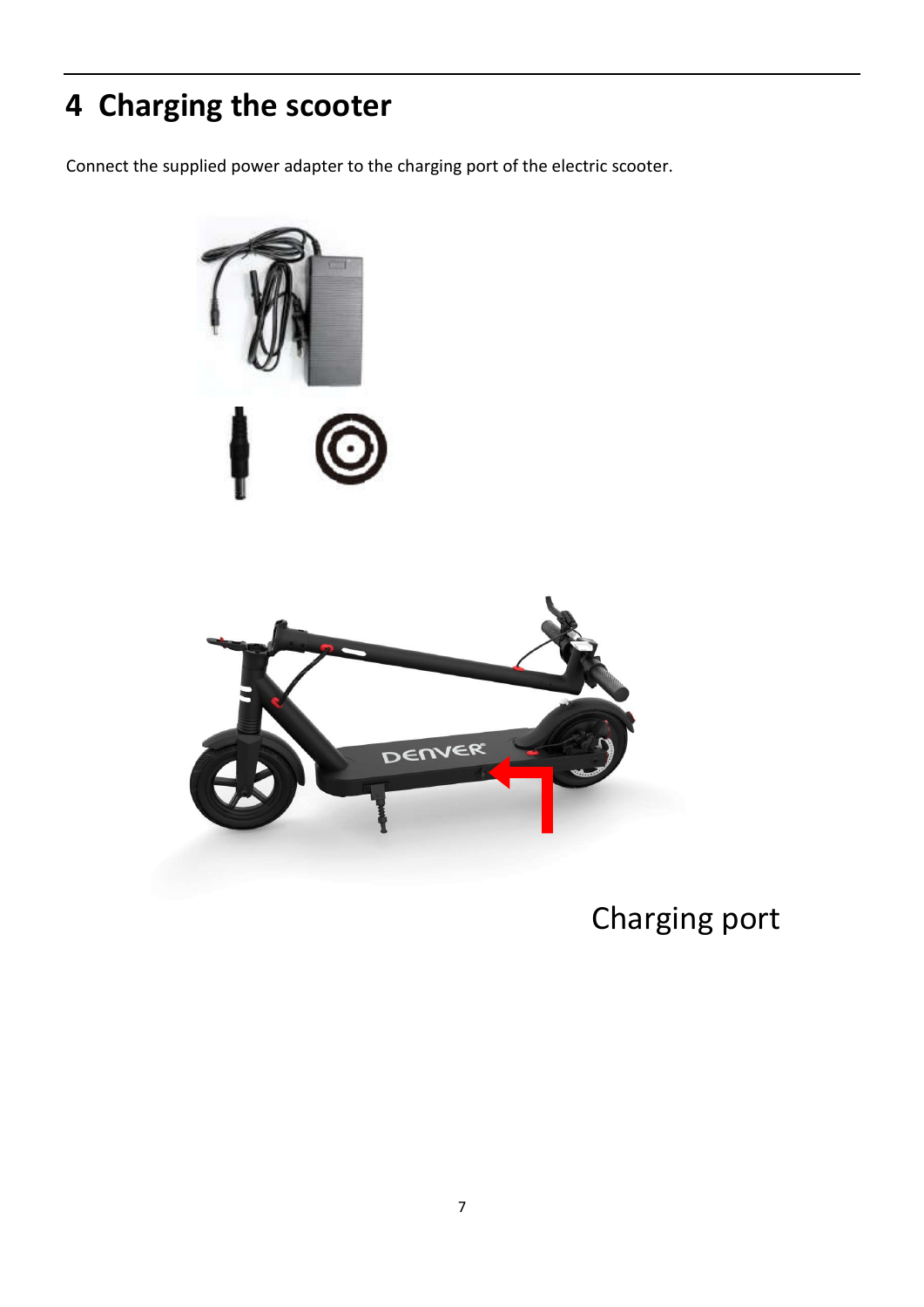# **5 Intended Use**

The Electric scooter is neither a means of transport nor sports equipment, but a device for personal entertainment. The Electric scooter for domestic use only and only by a person aged at least 14 with a maximum weight of 120 kg. The other parameters for the permissible operation of the Electric scooter are defined in the section ("10. List of parameters") . Importantly, the Electric scooter may only be operated in good visibility conditions and only if the physical conditions for stability on the Electric scooter are met (for example, not on one leg/not under the influence of drugs or alcohol). When operating the electric scooter, the operator must wear personal protective equipment specified in the section ("13. Warnings" > 13.2 Preparation").

# **6 Safety Instruction**

We recommend always wearing helmet and protective gear like elbow, knee and wrist protectors to ensure your personal safety.



Also make sure you have read the user manual carefully, to ensure you know how to ride it in a safe and fun way.

The Electric scooter is for domestic use only.

It is your responsibility to be aware of and comply with all regulations. If there are no regulations for this Electric scooter in your country, please take care of your own safety and the safety of others.

Also pay attention to other people. Always ride safely and only at a speed that allows you to brake safely at any time. A common thing for such products is that there is a risk that you may fall off the product and injure yourself. Always ride as safely as possible.

If lending the electric scooter to friends and family, please make sure they use proper protective gear and know how to ride it.

Before riding the electric scooter, please check that all parts are working as supposed to. If any loose parts, abnormal noise, reduced battery life etc. are detected, please contact your retailer for product service and warranty. Do not repair the electric scooter yourself.

Inspect the rear tire, rear brake, and brake pad according to Section 7 of the maintenance specification in this operating instructions. The electric scooter may become unstable if the rear brake is deformed or loose. This is because the distance between the brake pad and the rear wheel becomes too small, possibly leading to a blocked rear wheel.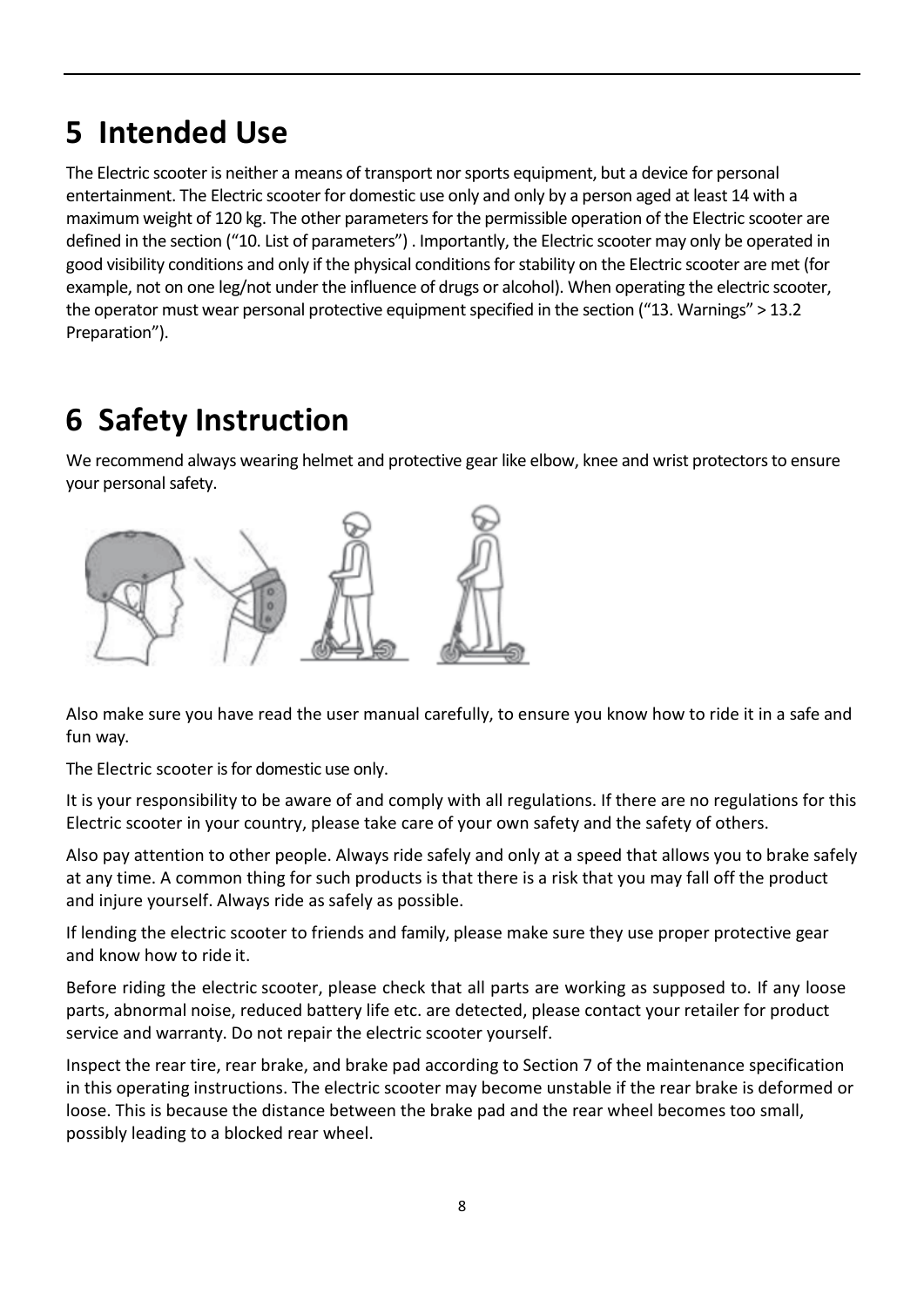Avoid applying too much force or stepping on the rear fender permanently. This may cause the fender to loosen or damage the spring holding the fender.

As a result, the brake pad constantly touches the wheel and the motor temperature increases due to the additional resistance. The rear tire can also get loose if the brake is in constant braking position.

Avoid constant braking. As a result, the tires will not only wear off, but also become hot. This will soften the rubber and it will no longer have the same grip on the road as usual. Do not touch the tire after braking.

If you hear unusual noises or notice friction when switching on the electric scooter, a bearing may be damaged. A worn bearing may even be indicated by strong vibration of the handlebar. In this case, please contact your retailer since the bearing needs to be replaced and/or the handlebar checked and adjusted.

Ride the electric scooter only on a dry surface since otherwise the riding safety and braking performance may be impaired and the motor or bearings may be damaged.

Please do not ride up or down long and steep slopes.

Stop riding when you receive the "Low Battery Warning". The electric scooter then moves only slowly and does not have the same traction as normal and the electric brake does not work. In this case, please use the rear brake to stop the electric scooter. Get off the Electric scooter as soon as the speed allows to do that safely.

Do not use the electric brake and the throttle at the same time.

A normally working Electric scooter operates safely and quietly. If you hear noises or notice bumpy operation, please check wheels, bearings, and brakes. Contact your customer service for repair and maintenance, if necessary.

### **7 Maintenance**

### Storage and cleaning

If your Electric scooter gets dirty, please clean it with a damp cloth. (you can use a stiff brush first toget the worst dirt off and then use a cloth afterwards to clean it.). It is also possible to use a little toothpaste if the dirt is stuck. Remember to clean with damp cloth after this.

Please make sure to keep the electric scooter turned off while cleaning it, and make sure to cover the charging input to avoid problems with the electronics.

**Please notice**: Do not use alcohol, gas, kerosene or other corrosive and volatile chemical solvents. This can damage both the appearance and the internal structure of the electric scooter. You may not use pressured water-gun or running watereither.

Please store your Electric scooter in a dry and cool environment when not in use. Avoid leaving it outdoors, as it is not made for use in wet areas. Nor is it good to expose to high temperatures caused by direct sun for a long time.

### Maintenance of batteries

Please make sure the batteries do not get over 50° Celsius, or minus 10° Celsius for a longer period of time. (e.g don't leave the electric scooter in a hot car in summer, do not put batteries into fire etc.) Low temperature (e.g. subzero temperature) can damage the battery cells.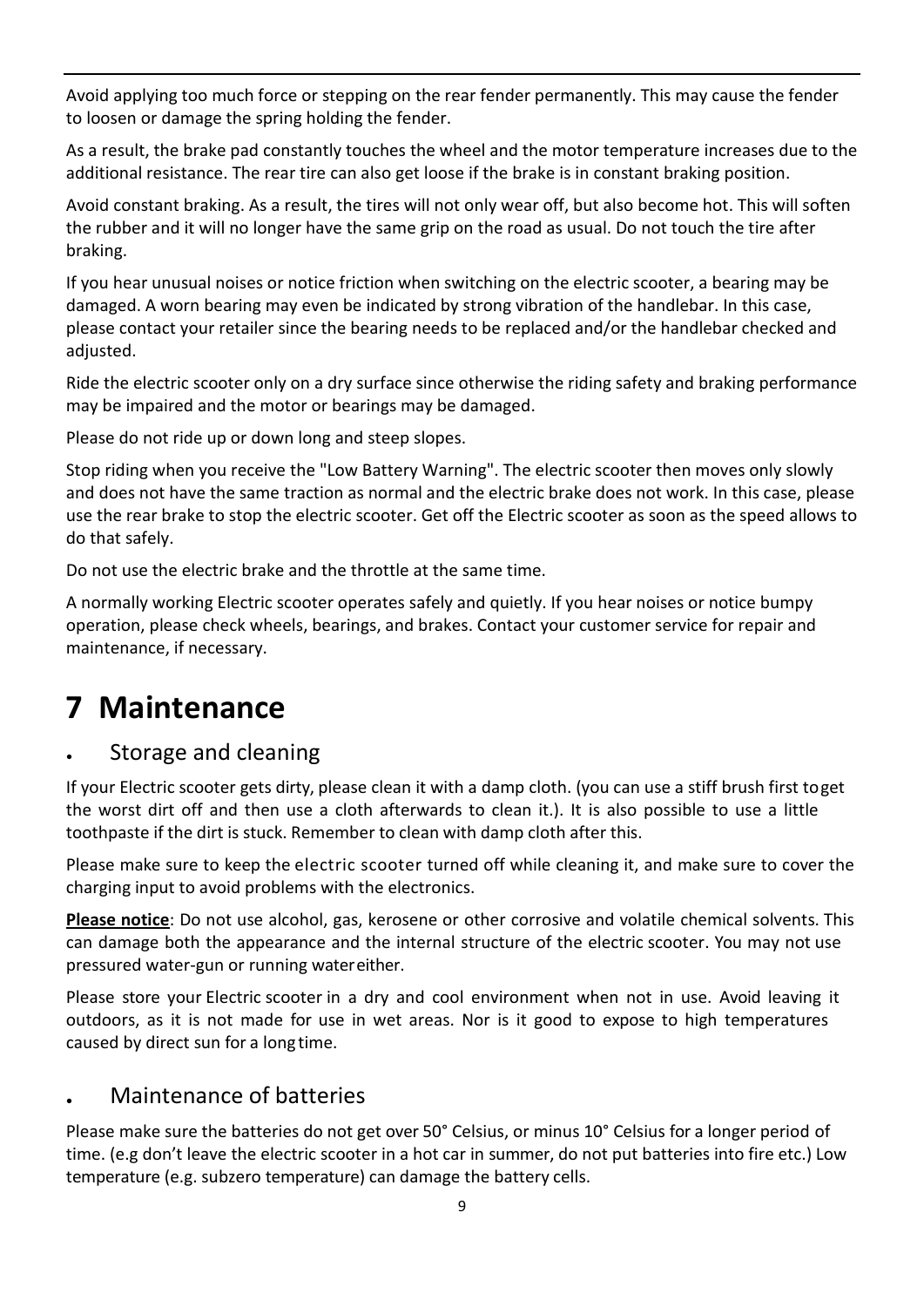Keep the Electric scooter away from open flame or other sources of heat to prevent the battery from getting too hot. Also make sure not to leave the electric scooter at freezing temperatures. Both heat and excessive cold can cause the battery to discharge.

Please avoid draining the batteries 100%. It is best to charge them while there is still power onthem. This will extend battery life. Also if riding the electric scooterin cold or very hot areas, the batterytime can be lower than when riding in temperatures from 15-25° Celsius. This is not a failure on the batteries, but normal behavior.

Do not overcharge and discharge the battery.

Make sure that the battery is charged at regular intervals, even if you do not use the electric scooter for a long time. This is to prevent damage to the battery caused by low voltage over an extended period.

Please notice: Even fully charged batteries will run out of power if the electric scooter is not used for a period of time. Expect between 90 and 120 days in off mode if batteries are fully discharged. If only partially charged, this period of time is lower.

Please make sure to charge the batteries before they are 100% out of power, to avoid damagingthe battery cells. (damaged battery caused by wrong handling are not covered by the warranty)

It is forbidden to disassemble battery package. This is only to be handled by official service repair centers and professionals.

### **Maintaining bearings**

The electric scooter has sealed and dustproof bearings so that no lubrication is required. Check the bearings for wear at regular intervals to avoid unsafe riding. Do not jump on and off and do not apply excessive force otherwise to avoid damage to the bearings. This is not a sports electric scooter.

#### **Maintaining wheels**

Check the wheels for wear at regular intervals to avoid unsafe riding.

### Maintaining the brake

The brake pad is made of metal. Check the brake pad for wear at regular intervals to avoid unsafe riding. Do not apply excessive force to avoid damage to the brake.

#### • Maintaining screws and other fasteners

Make sure that all screws are properly tightened to avoid unsafe situations.

### WARNING

• Please make sure to check that the steering system is correctly adjusted and that all connection components are firmly secured and not broken before riding, refer to handlebar assembly and safety instruction.

- Please read operation guide and warnings of correct techniques for use and braking
- Always wear shoes.
- When self-locking nuts and other self-locking fixings may lose their effectiveness.
- All parts and materials of electric scooter cannot be changed, modifications are not allowed.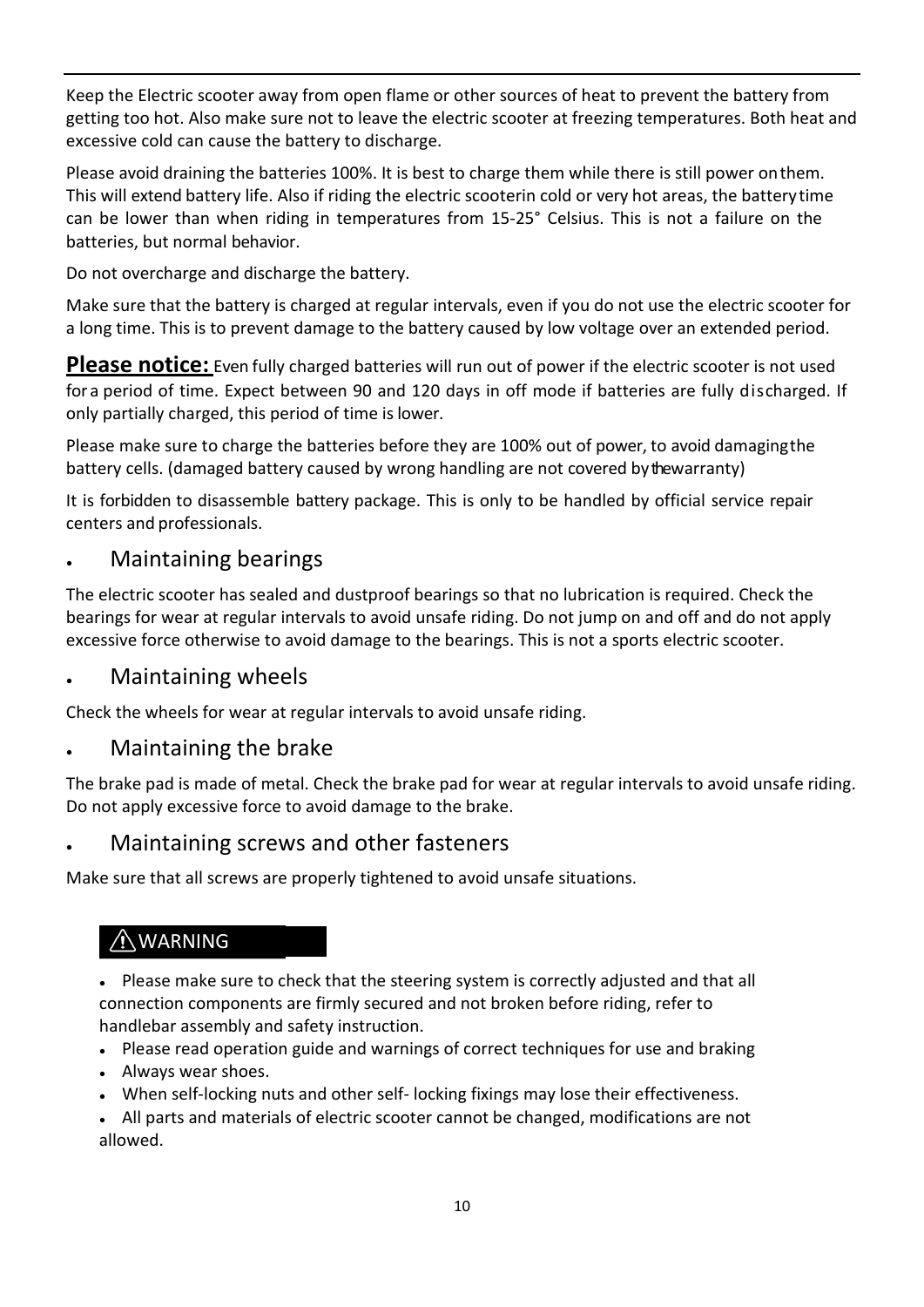# **8 Operational control**

For better operation, please read the instructions carefully.

### 8.1 **Control and display**



### **8.2 Button and speed transfer**

Only power buttons in the display, press"Power" button with 5s, the scooter power on! Press one time to turn on /off the front LED light.

Press "power" 2 times constantly to tranfer the speed with 3 gear, ECO: 6KM/H, D: 15KM/H, S: 20KM/H



You have to manually move the Electric scooter with your foot before the accelerator button works.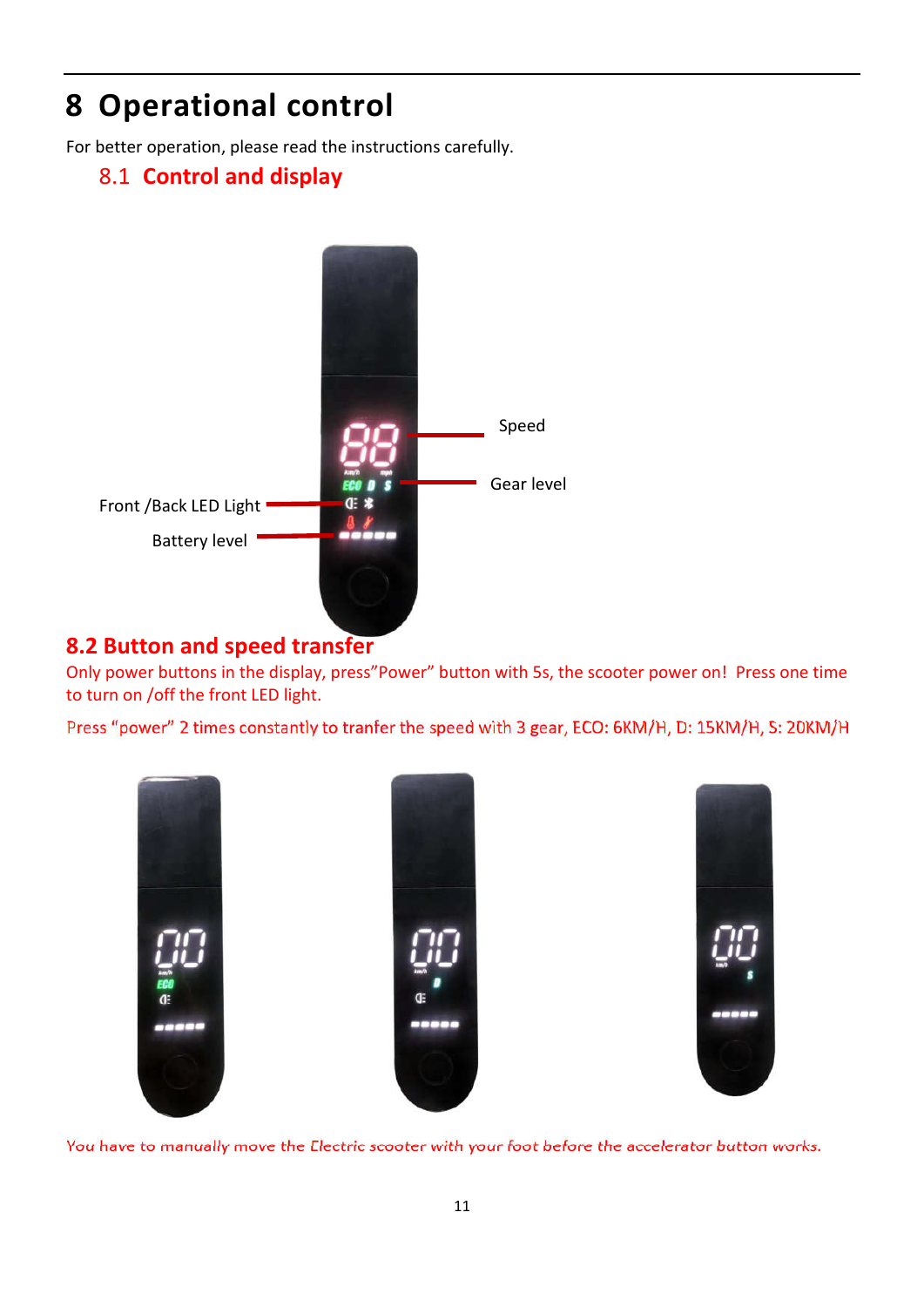# **9 Electric scooter riding**

- 1. Press "Power" buttons to adjust speed level.
- 2. You have to manually move the Electric scooter with your foot before the accelerator handle are working. Press the accelerator button to accelerate, so you can drive.
- 3. Press the Electric brake or Disc brake to brake.
- 4. When you press the accelerator and electric brake button at the same time, the Electric scooter will automatically brake
- 5. For safety, the rear wheel brake system must be used when driving at high speed.
- 6. When driving at night, press the headlight switch button to turn on the headlight.

### 9.1 **Front and Back LED Light**

This Electric scooter is equipped with the front and back LED lights. Press the Power button to turn on/off the front and back LED lights, and the back Led light is constant light, The front LED light white and the back LED lights red.

Press the electric/ Disc brake to make the back LED light flash

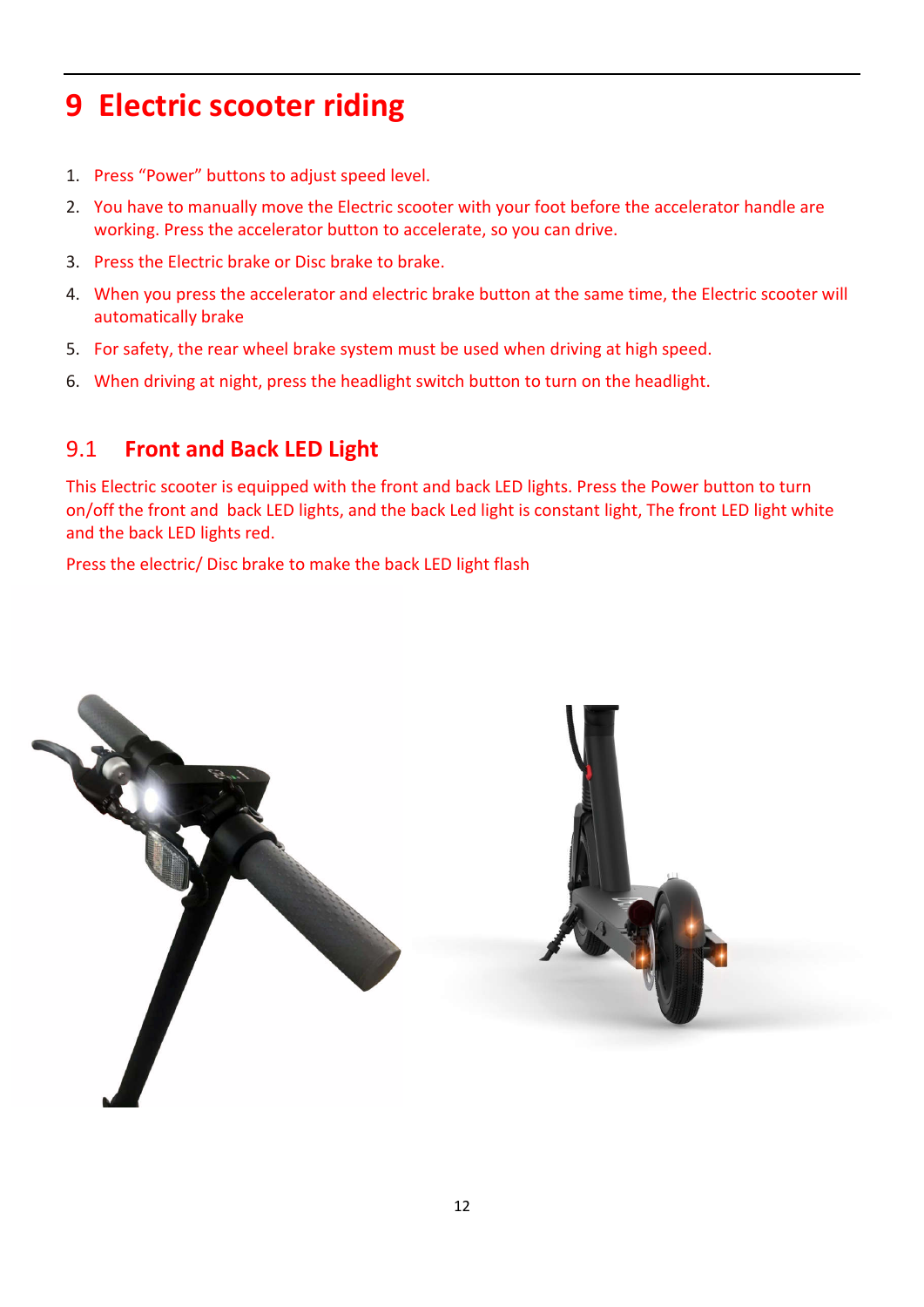# **10 List of parameters**

| Parameter             |                                    | Range                    |
|-----------------------|------------------------------------|--------------------------|
| Size                  | Folding size(mm)                   | 1085*435*490             |
|                       | Unfolded Size(mm)                  | 1085*435*1135            |
|                       |                                    |                          |
| Quality               | Max Load(kg)                       | 120                      |
|                       | Weight (kg)                        | 14.2                     |
| <b>Ride Condition</b> | Age(Year)                          | $14+$                    |
| Electric scooter      | Max. speed (horizontal riding)     | 20                       |
|                       | (km/h)                             |                          |
|                       | Distance up to (km)                | 18                       |
|                       | Terrain                            | Level and dry surface    |
| <b>Battery</b>        | Nominal voltage (V)                | 36                       |
|                       | Input voltage (V)                  | 42                       |
| Type: Li-ion battery  | Battery capacity (mAH)             | 6000                     |
| Motor                 | Motor Power (W)                    | 350                      |
|                       | Emission sound pressure level (DB) | Emissions $<$ 70 db (A). |
| Power adapter         | Rated input voltage (V)            | 100-240                  |
|                       | Rated output voltage (v)           | 42                       |
|                       | Rated current (A)                  | $\overline{2}$           |
|                       | Charging Time(h)                   | 4                        |

Electric scooter Model: SCO-85350 Input: 100V-240V~, 50/60Hz, 2.5A(Max) Output:  $42V = 2A \oplus 60$ Max Speed: 20km/h Weight: 14.2kg Year Of manufacture: 2019 Max Load: 120kg Battery: 36V/6Ah

Power Consumption: ≤ 350W Always charge the electric scooter with the supplied power adapter: XHK-970-42020 DENVER ELECTRONICS A/S Omega 5A Soeften DK-8382 Hinnerup Denmark www.denver-electronics.com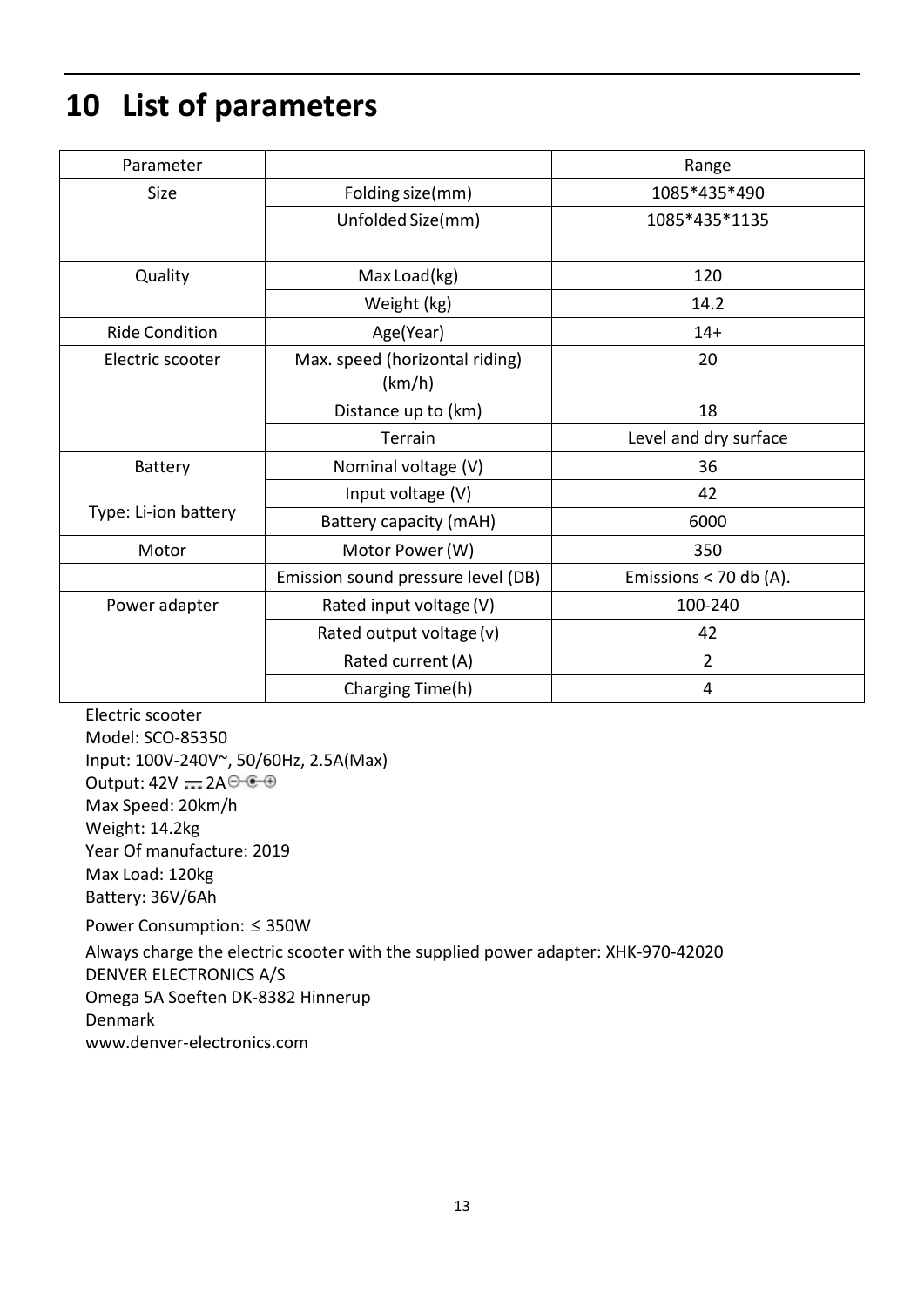# **11 Electric scooter safe parking**

Once you have stopped the Electric scooter, get off it and press the side stand down with your right foot to support the Electric scooter. The side stand is located on the left-hand side of the Electric scooter below the foot board.

Before you ride again, push the side stand back up so that it is parallel to the foot board.

### **12 Safe transportation**

Pack the Electric scooter flat, don't drop the Electric scooter during the transportation, don't to put the Electric scooter near fire or explosive materials.

# **13 Warnings**

### 13.1 **Risks of riding**

### AWARNING

First, learn safe riding before you ride the Electric scooter fast.

- Failure to observe, loss of control, falls, and violations of the rules can cause injuries.
- Speed and range depend on the rider's weight, terrain, temperature, and riding style.
- Wear a helmet and protective clothing when riding the Electric scooter.
- Read the operating instructions carefully before riding the Electric scooter.
- For use only in a dry environment.
- The Electric scooter may not be used on public roads.
- Make sure that this product complies with local regulations.
- For domestic use only

### 13.2 **Preparation**

- First, charge the battery completely.
- Wear a helmet, knee and elbow pads, as well as earmuffs/earplugs.
- Do not wear loose clothing or open laces that can get caught in the Electric scooter wheels.

### 13.3 **Weight restriction**

Reason for the weight restriction:

- Ensuring the rider's safety;
- Avoiding damage due to overload.

Maximum capacity: 120kg.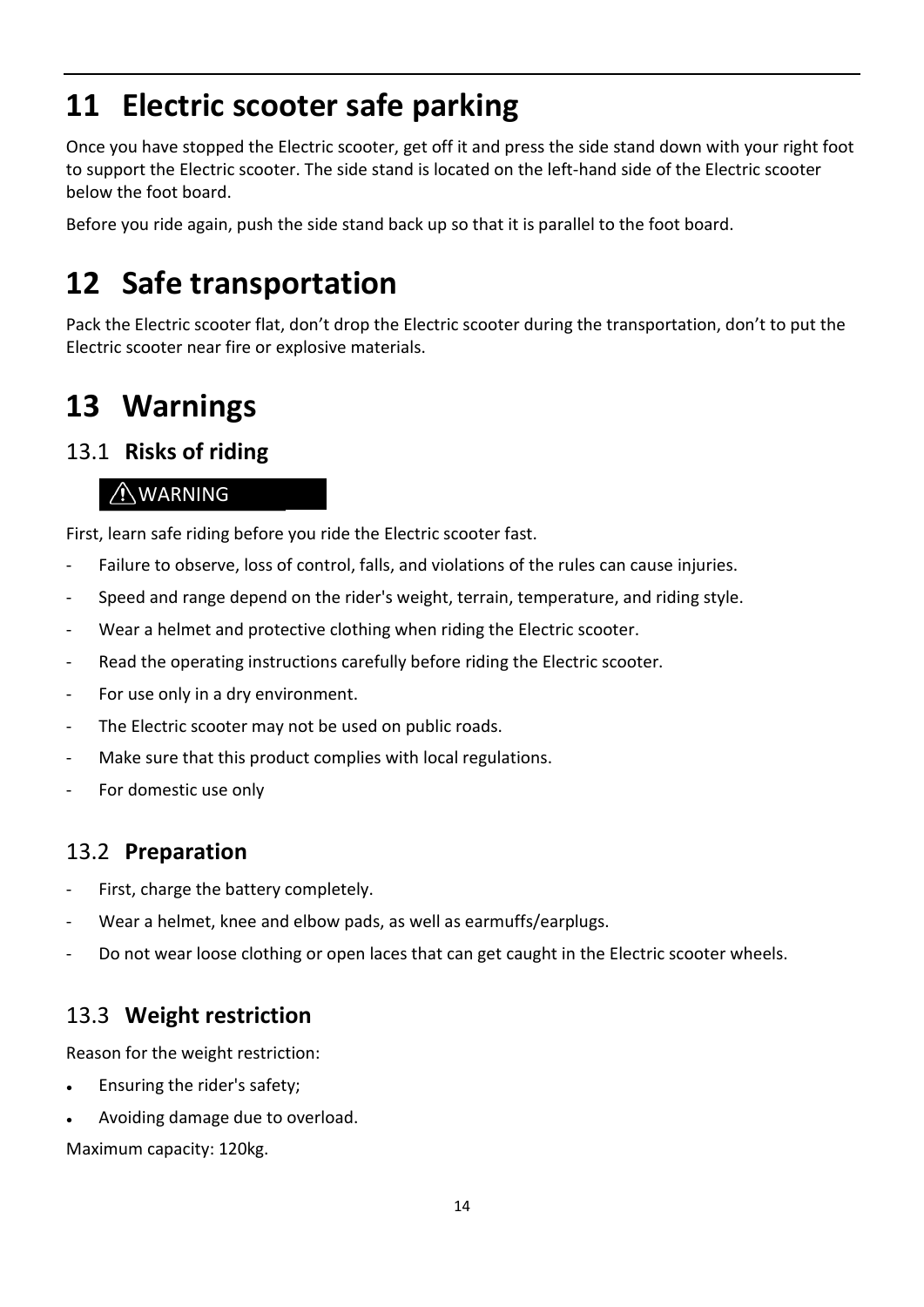### AWARNING

Do not try to make a turn too fast.

### WARNING

Lithium battery inside.

#### WARNING

If the Electric scooter switches off, the system will block the vehicle automatically.

It can be released again by pressing On/Off.

Use the device only at temperatures between -10 °C and +45 °C.

### 13.4 **Range per charge**

The range depends on several factors:

- Topography: On level paths you have a greater range than on uneven ground.
- Weight: The range depends on the rider's weight.
- Temperature: Extreme temperatures reduce the range.
- Maintenance: If the Electric scooter is charged properly and the battery is kept in good condition, the range will be extended.
- Speed and riding style: The range is greater at constant speed than at frequent stops and starts, acceleration and braking.

### 13.5 **Safe riding**

This chapter focuses on safety, experience, and warnings. Before operating the vehicle, please read all installation and operating instructions carefully.

### WARNING

Familiarize yourself with the vehicle before you use it so that you can keep the Electric scooter in sound condition.

- Observe all safety instructions when riding the Electric scooter.
- The Electric scooter is designed only for personal entertainment. Avoid operating it on public roads/in road traffic.
- Children, elderly people, and pregnant women are not allowed to ride the vehicle.
- People with limited sense of balance are not allowed to ride the Electric scooter.
- Avoid riding the Electric scooter under the influence of alcohol or other substances.
- Do not carry any objects while riding.
- Make sure you have a clear vision in front of you to ride the Electric scooter safely.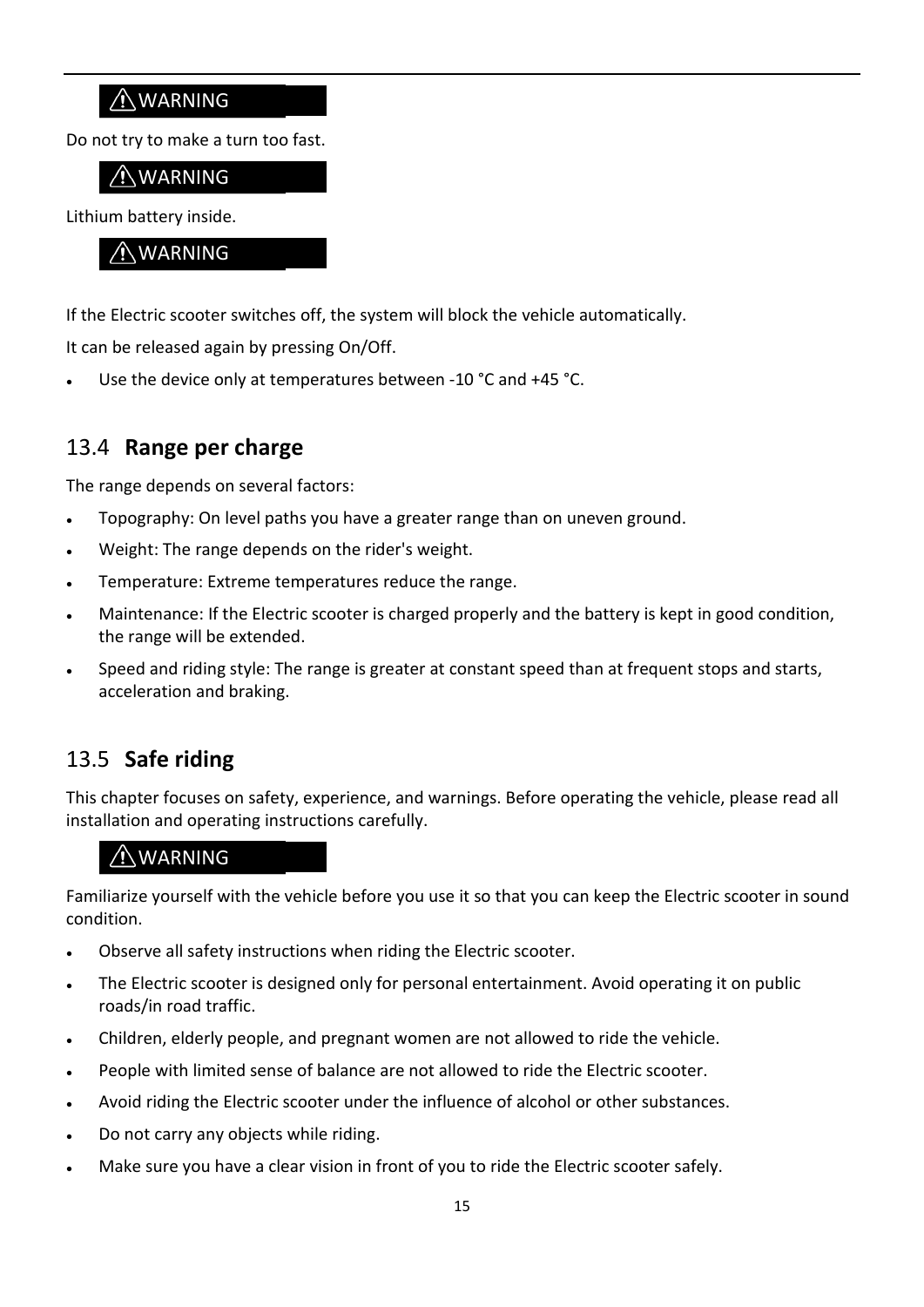- While riding, your feet must always be on the foot board.
- The Electric scooter can accommodate only one person.
- Do not start or stop abruptly.
- Avoid riding on steep slopes.
- Stop riding the Electric scooter if you hit a solid object (such as a wall or other structure) with it.
- Do not ride in dimly lit or dark places.
- Ride the Electric scooter at your own risk, we assume no liability for accidents or damage.
- Ride at a safe speed that allows you to stop at any time.
- Keep the Electric scooter at a sufficient distance from other people and avoid collisions.
- Steer through balance shifting, fast movement can result in falls.
- Do not ride in rain or under other wet conditions. Ride only in dry weather.
- Avoid riding over obstacles, if possible, and avoid snow, ice, and slippery surfaces.
- Avoid riding over textiles, small branches, and stones, if possible.
- Avoid riding in narrow places or in places with obstacles, if possible.
- Jumping on and off the Electric scooter will cause damage that is not covered by the warranty. There is a risk of injury. Injuries and damage due to "trick riding" are not covered by the warranty.

### 13.6 **Charging**

- Make sure that the Electric scooter, charger, and DC power input of the device are always dry.
- Note: To charge this Electric scooter, use SOLELY the supplied XHK-970-42020 charger with the following output: 42 V -2 A.
- Using a different charger may cause damage to the device and other potential risks.
- Use the mains adapter to plug the DC input of the device into a conventional socket.
- There will be no light on the charger before charging, when connected to e-scooter the adapter will light red, and charging has started.
- The red indicator lights up when properly charged; if this is not the case, please check the connections.
- When fully charged, will the light on the charger turn off.
- Now you can stop the charging cycle. Overcharge shortens the battery life.
- The charging process takes up to 4 hours. Do not charge the battery for more than 3 hours. After 3 hours, disconnect the charger from the device and the power supply. Overcharge reduces the battery service life.
- The product must not be charged over extended periods.
- Always keep an eye on the device throughout the charging cycle.
- Charge the device only at temperatures between 0  $^{\circ}$ C and +45  $^{\circ}$ C.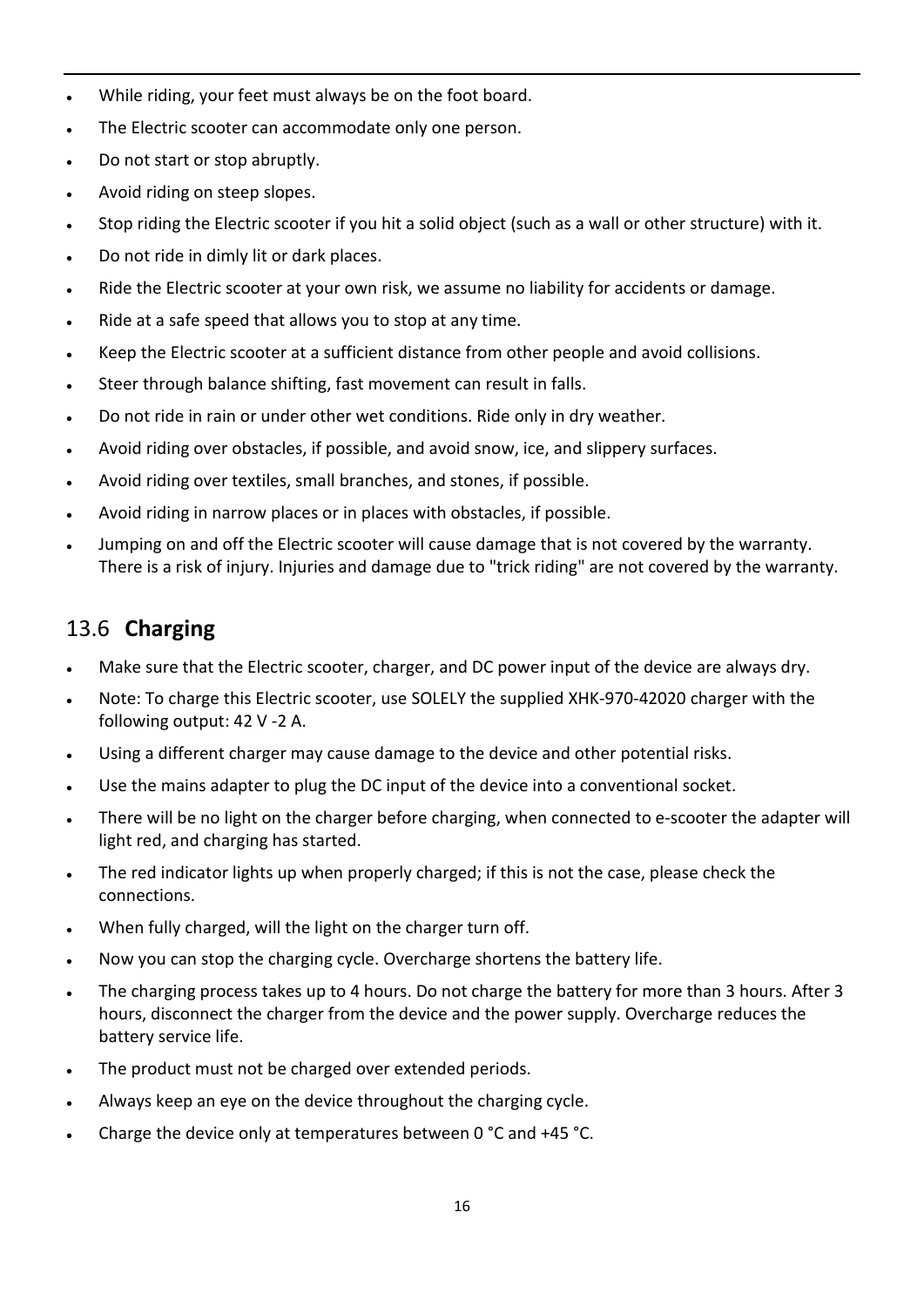- When charging at lower or higher temperatures, there is a risk that the battery performance will be reduced. Therefore, there is a potential risk of injuries and material damage.
- Store and charge the device in an open, dry area away from combustible materials.
- Do not charge the device in direct sunlight or in the vicinity of open flames.
- Do not charge the device immediately after use. Allow the device to cool down for an hour before charging it.
- If the device is left to other people, it must be charged partially (20 50%), not fully.
- Do not remove the device from its package to fully charge it and then put it back in the package.
- The device is generally partially charged as shipped from the factory. Keep the device partially charged until it is used.
- Allow the Electric scooter to cool down for at least 1 hour before it can be put in the package.
- Do not leave the device exposed to sunlight in a car.

### CAUTION

The Electric scooter must not be used during the charging cycle!

- The LED indicator on the battery charger lights red during the charging process.
- The LED indicator on the charger will light green when the charging process is complete.
- After charging, disconnect the charger from the mains and the Electric scooter.

### CAUTION

Connect the DC cable supplied with the Electric scooter only to the DC input!

Do not insert foreign objects into the DC input.

### CAUTION

- Do not remove the protective cap from the DC input!
- Remove the cap only when charging the Electric scooter!
- After charging, disconnect the DC plug and close the DC input again with the cap!

#### WARNING

Make sure that neither water nor other liquids penetrate into the inner components of the Electric scooter; otherwise, the electronics/batteries of the device could be permanently damaged. There is a risk of injury.

### CAUTION

Do not open the electric scooter casing, otherwise the warranty is invalidated.

### WARNING

- Make sure to wear helmet and protective clothing before using the Electric scooter.
- Make sure to read manual carefully before using the Electric scooter.
- The Electric scooter is not intended for use on public roads nor in traffic
- The Electric scooter must only be used on dry and level ground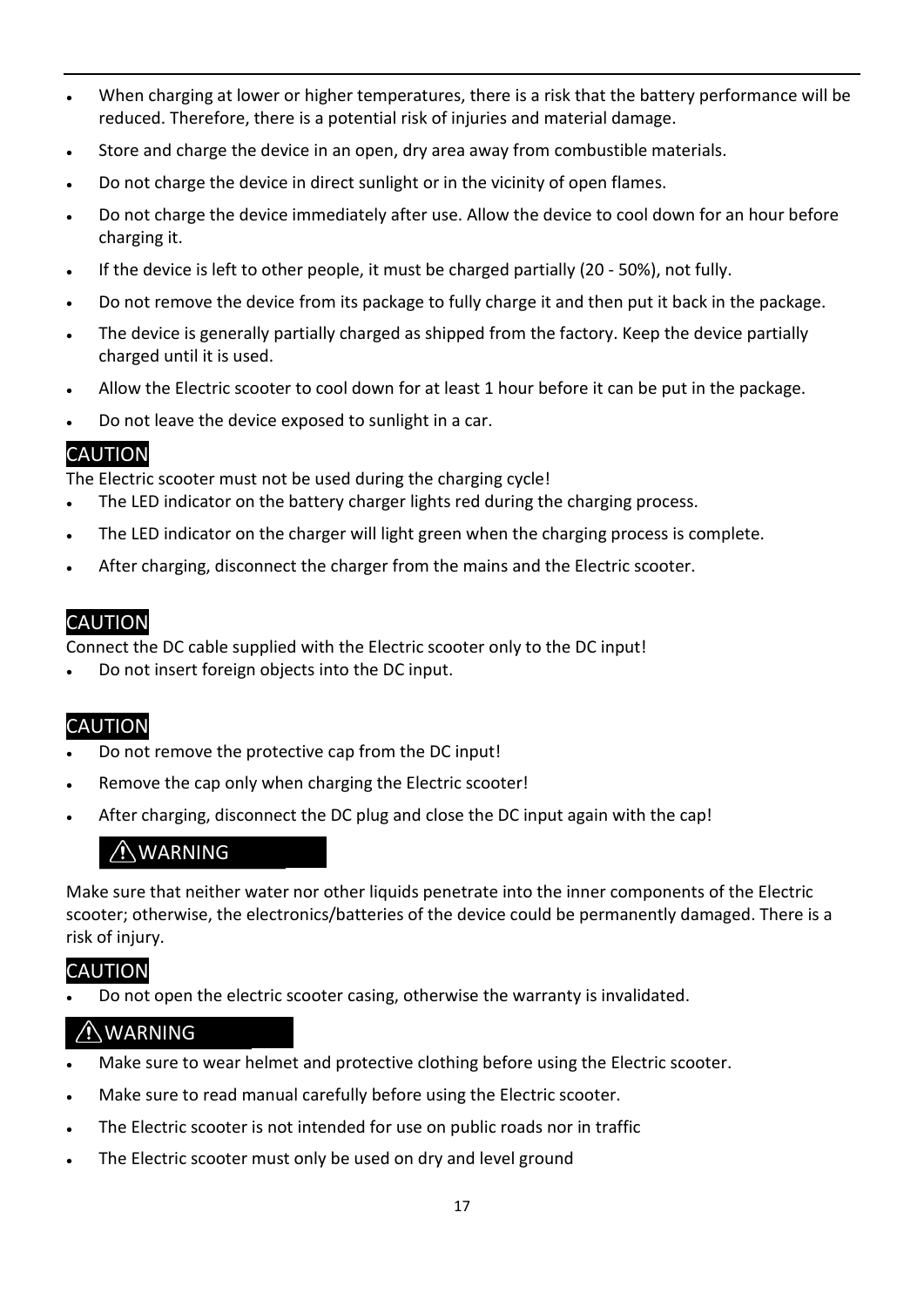- For domestic use only
- The Electric scooter may not be used by anyone under age of 14 years

Please notice - All products are subject to change without any notice. We take reservations for errors and omissions in the manual.

#### ALL RIGHTS RESERVED, COPYRIGHT DENVER ELECTRONICS A/S



Electric and electronic equipment and included batteries contains materials, components and substances that can be hazardous to your health and the environment, if the waste material (discarded electric and electronic equipment and batteries) is not handled correctly.

Electric and electronic equipment and batteries is marked with the crossed out trash can symbol, seen below. This symbol signifies that electric and electronic equipment and batteries should not be disposed of with other household waste, but should be disposed ofseparately.

As the end user it is important that you submit your used batteries to the appropriate and designated facility. In this manner you make sure that the batteries are recycled in accordance with legislature and will not harm the environment.

All cities have established collection points, where electric and electronic equipment and batteries can either be submitted free of charge at recycling stations and other collection sites, or be collected from the households. Additional information is available at the technical department of your city.

DENVER ELECTRONICS A/S Omega 5A, Soeften DK-8382 Hinnerup Denmark facebook.com/denverelectronics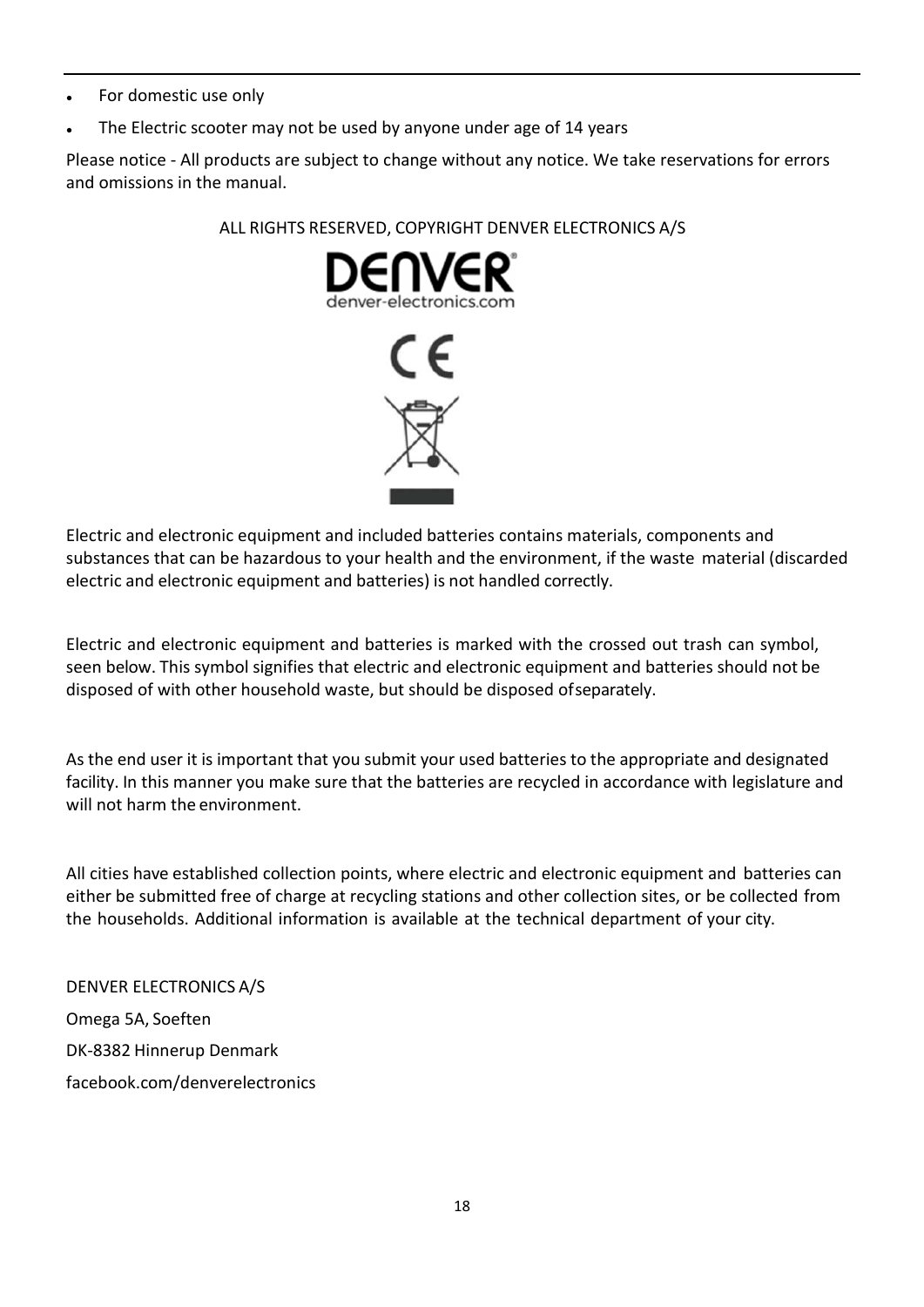### Regarding Battery charging SCO-85350

#### **Important – Please read!**

Dear customer. We hope you get a lot of joy out of your new Electric scooter.

The battery built in the Electric scooter is not fully charged from production line and when left unused the battery can slowly discharge by itself.

This can lead to slow charge if the battery is fully discharged, but this is done to avoid damage to the battery.

#### **If you experience that you cannot turn on your E-scooter, and it doesn't seem to charge (the charger lights up green instantly), then please do the following.**

- 1. Leave the charger in for 6-7 hours. This will make sure the battery will be fully charged again (it can take 3-4 hours before it starts normal charging).
- 2. If this does not solve your problem, please ride the Electric scooter manually without turning it on. Use your legs to give speed, for around 100 m, and then connect the charger. The engine in the front wheel will this way help to activate the charging function and it will charge normally. (fully charge takes 3 hours if using this way)

Please enter: www.denver-electronics.com to obtain the electronic version of the manual.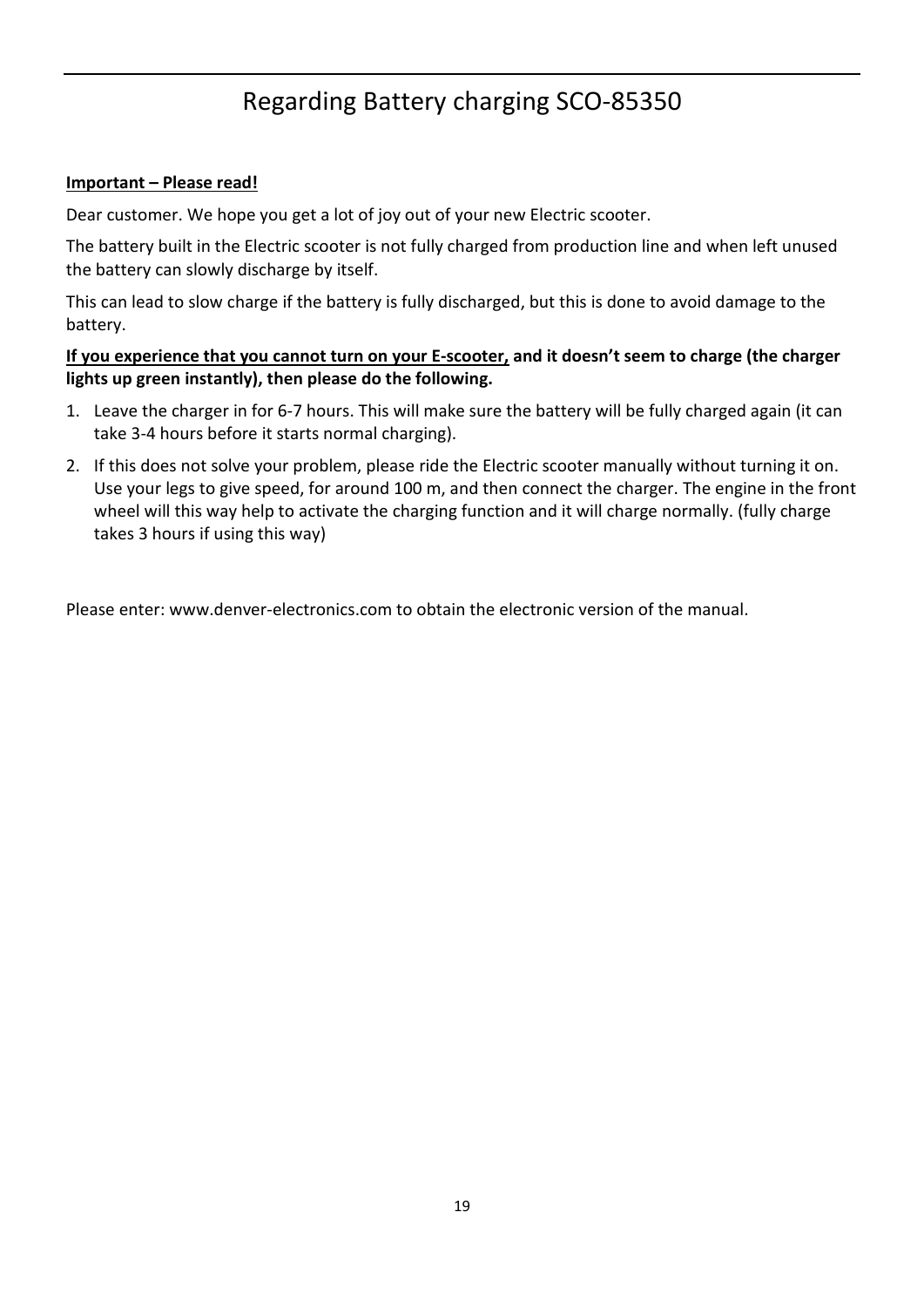#### **WARNINGS**

### **Please read the manual completely and the instructions below before using the product.**

Product names: **SCO-85350** Product type: Electric scooter Year of manufacturing: 2019

• Note: ONLY use the supplied charger labelled XHK-970-42020 with the following output voltage to charge this Electric scooter: 42V – 2A.

- Using another charger may damage the product or create other potential risks.
- Never charge the product without supervision.
- The charging period of the product should not exceed four hours. Stop charging after four hours.
- The product should only be charged in temperatures between 0°C and 45°C.
- If charging at lower or higher temperatures, there is a risk that the performance of the battery will be reduced and a potential risk of damage to the product and personal injury.
- The product should only be used in temperatures between -10°C and +45°C.
- If used at lower or higher temperatures, there is a risk that the performance of the battery will be reduced and a potential risk of damage to the product and personal injury
- Store the product at temperatures between 0°C and 35°C. (optimum storage temperature is 25°C)
- Charge and store the product in an open, dry area and away from flammable materials (i.e. materials that may burst into flames).
- Do not charge in sunlight or near open fire.
- Do not charge the product immediately after use. Let the product cool down for one hour before charging.
- If the product is left with other persons for example during a holiday period, it should be partially charged (20-50% charged). Not fully charged.
- When shipped from the factory, the product has often been partially charged. Keep the product in a partially charged state, until it is going to be used.

#### DENVER ELECTRONICS A/S

Omega 5A, Soeften, 8382 Hinnerup, Denmark

www.denver-electronics.com